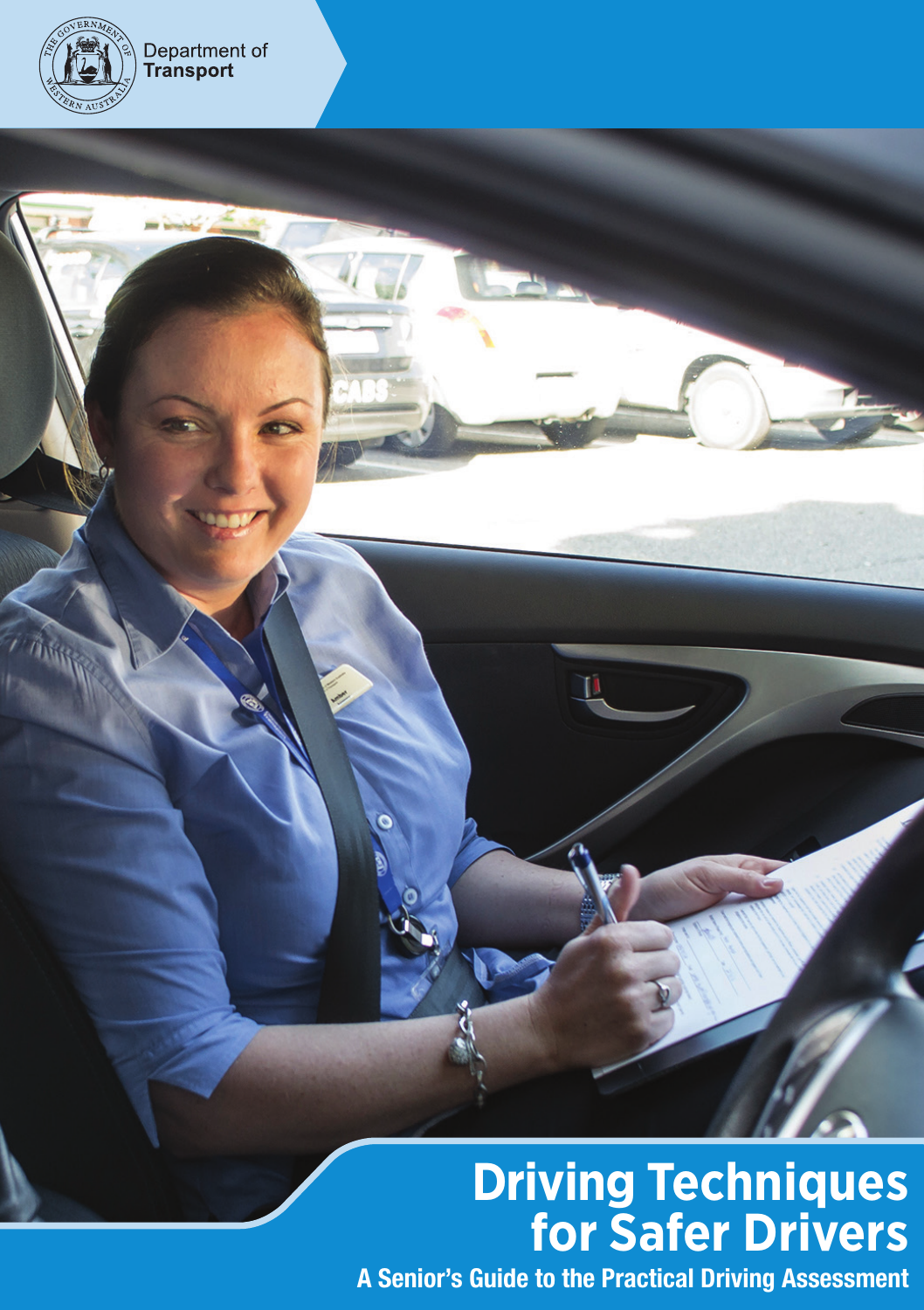## Senior's Practical Driving Assessment

There is no mandatory requirement for drivers aged 85 years and over who hold a car (C class) or motorcycle (R class) licence to complete an annual Practical Driving Assessment (PDA), unless one is recommended by a medical practitioner or required by Department of Transport (DoT).

Drivers aged 85 years and over who want to continue driving vehicles of a light rigid (LR) class or above, must complete a PDA in a vehicle of the highest class they wish to continue driving before they are able to renew their licence.

If a medical practitioner has concerns about a person's medical fitness to drive a motor vehicle and recommends undertaking a PDA, then preparing for that assessment will assist in ensuring a successful outcome. Whether you need to complete a PDA or not, you should find the following information useful.

### Understand the road rules

All drivers must follow the same legal requirements, including abiding by the speed limit, obeying road signs and markings, signalling and giving way. The Drive Safe booklet provides information on Western Australia's road rules and therefore an understanding of this booklet is beneficial for all drivers.

## Assess your level of skill

All drivers, regardless of age, need to regularly and honestly assess their own driving skills to keep themselves and others safe. Drivers who accurately assess their driving skills are more likely to adjust their driving habits and stay safe on the road for longer.

Assessing your own driving regularly will help you determine how safe you are on the road, and if there may be any issues affecting your driving.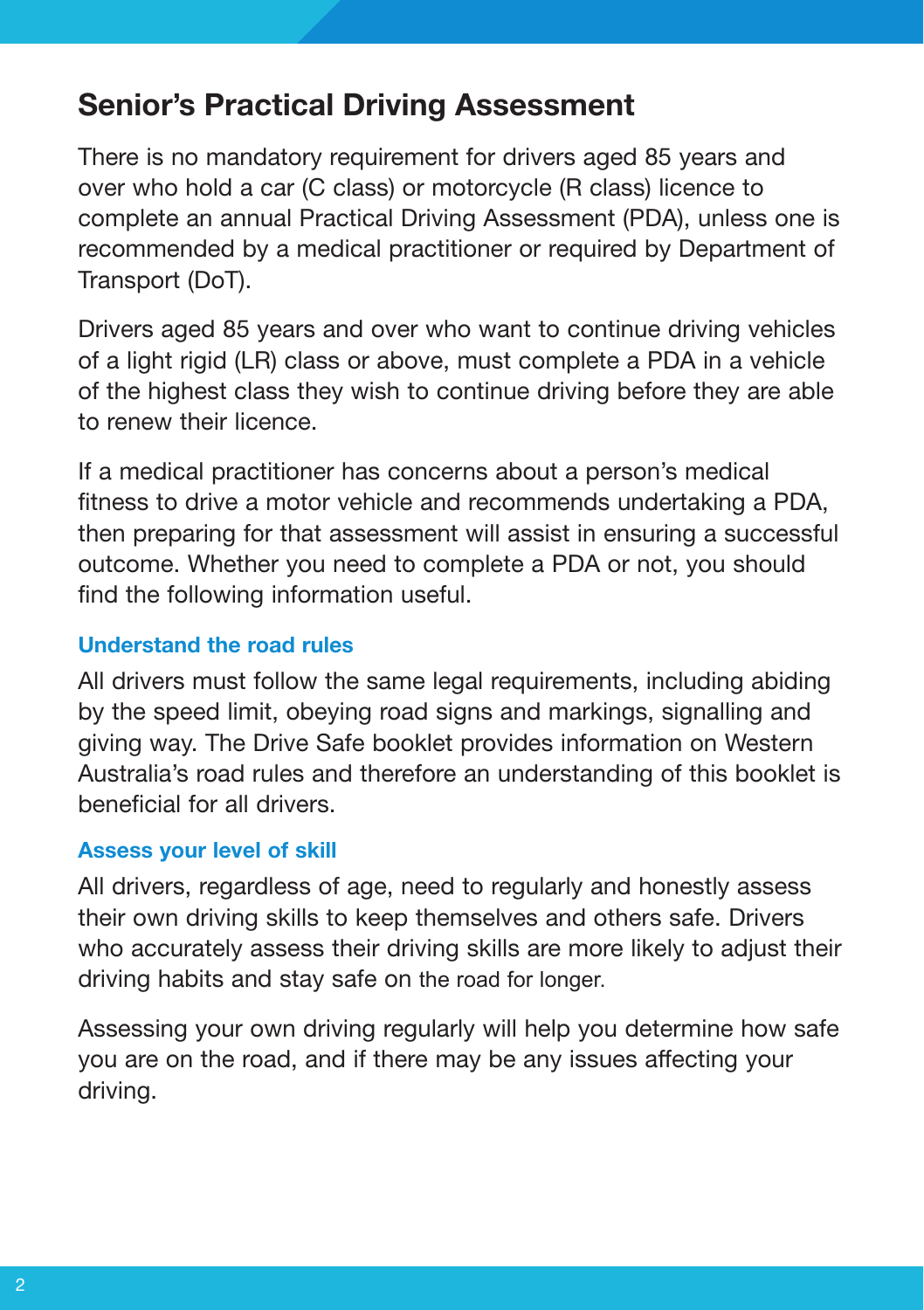## You should regularly ask yourself these questions:

- <sup>n</sup> Are you having trouble seeing signs, road markings, kerbs, medians, other vehicles, motor cyclists, cyclists and/or pedestrians, especially at night?
- <sup>n</sup> Is it getting harder to judge gaps in the traffic when merging or turning at intersections?
- Does your mind sometimes wander when you drive?
- <sup>n</sup> Do you sometimes feel overwhelmed by the traffic environment, particularly when turning at intersections?
- $\blacksquare$  Are you sometimes confused as to who should give way?
- Have you found yourself driving too slowly and holding up the traffic flow?
- Are you often being 'honked' at by other motorists?
- n Are you missing (or reacting more slowly to) unexpected hazards, such as pedestrians crossing the road?
- n Are you feeling more tired while driving, even on short trips?
- <sup>n</sup> Are you having trouble judging distance, resulting in a small collision in the car park or with stationary objects?
- <sup>n</sup> Have you had a near miss or actual crash in the last three years where you were at fault?
- <sup>n</sup> Has a friend or family member recently said they are worried about your driving?
- Do you sometimes get lost whilst driving on familiar routes?
- n Has your doctor suggested you limit your driving or think about stopping driving altogether?

#### *If you answered 'yes' to some of these questions it may indicate you may be at risk when driving.*

You should consider talking to your doctor if you're concerned about your driving, to rule out any medical issues. Your doctor may also be able to discuss ideas for regulating your driving so you feel safer, such as not driving at night or during busy times of the day.

#### Consider private tuition

You might decide to get some more help from a professional driving instructor. They will let you know how your driving compares to the assessment standard.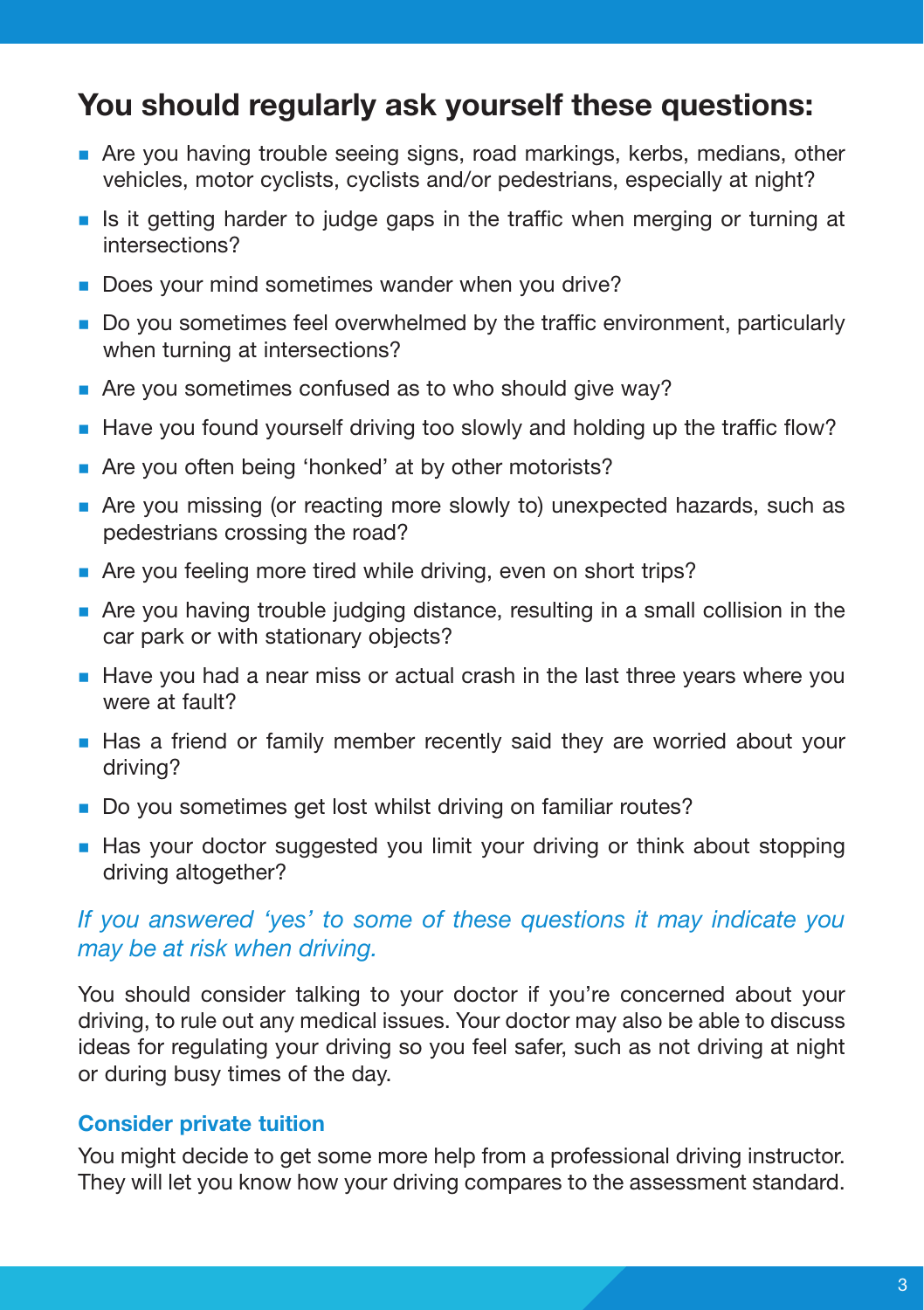# When choosing a professional driving instructor or driving school, remember to consider more than just the price of lessons.

Ask the following questions to find out whether you will receive quality training:

- Each time you try something, will the instructor let you know how you are going and give you tips for correcting errors?
- <sup>n</sup> If you keep making the same errors, will the instructor give you new ways of correcting it?

If you do not get this type of instruction, look around for another instructor who will provide you with a higher quality of training.

#### The assessment if required to do one.

#### What vehicle is used for the assessment?

You need to make your own arrangements for a suitable vehicle to complete the PDA in. The vehicle must be licensed and roadworthy, and must meet the minimum standard for the class you are being assessed for.

Light vehicles (C class only) must have a centrally mounted hand brake.

If you are required to undertake a motorcycle PDA, you must wear appropriate attire that consists of enclosed footwear, approved helmet, long trousers and a long-sleeved shirt or fully-sleeved jacket. Gloves and eye protection are also highly recommended.

#### What happens during the assessment?

During the assessment you will be asked to follow the directions given by the assessor and therefore may encounter a number of different traffic environments and situation. You should be familiar and confident with operating a vehicle approaching:

- $\blacksquare$  traffic lights;
- **n** GIVE WAY signs:
- STOP signs;
- $\blacksquare$  right turns at intersections; and
- <sup>n</sup> roundabouts.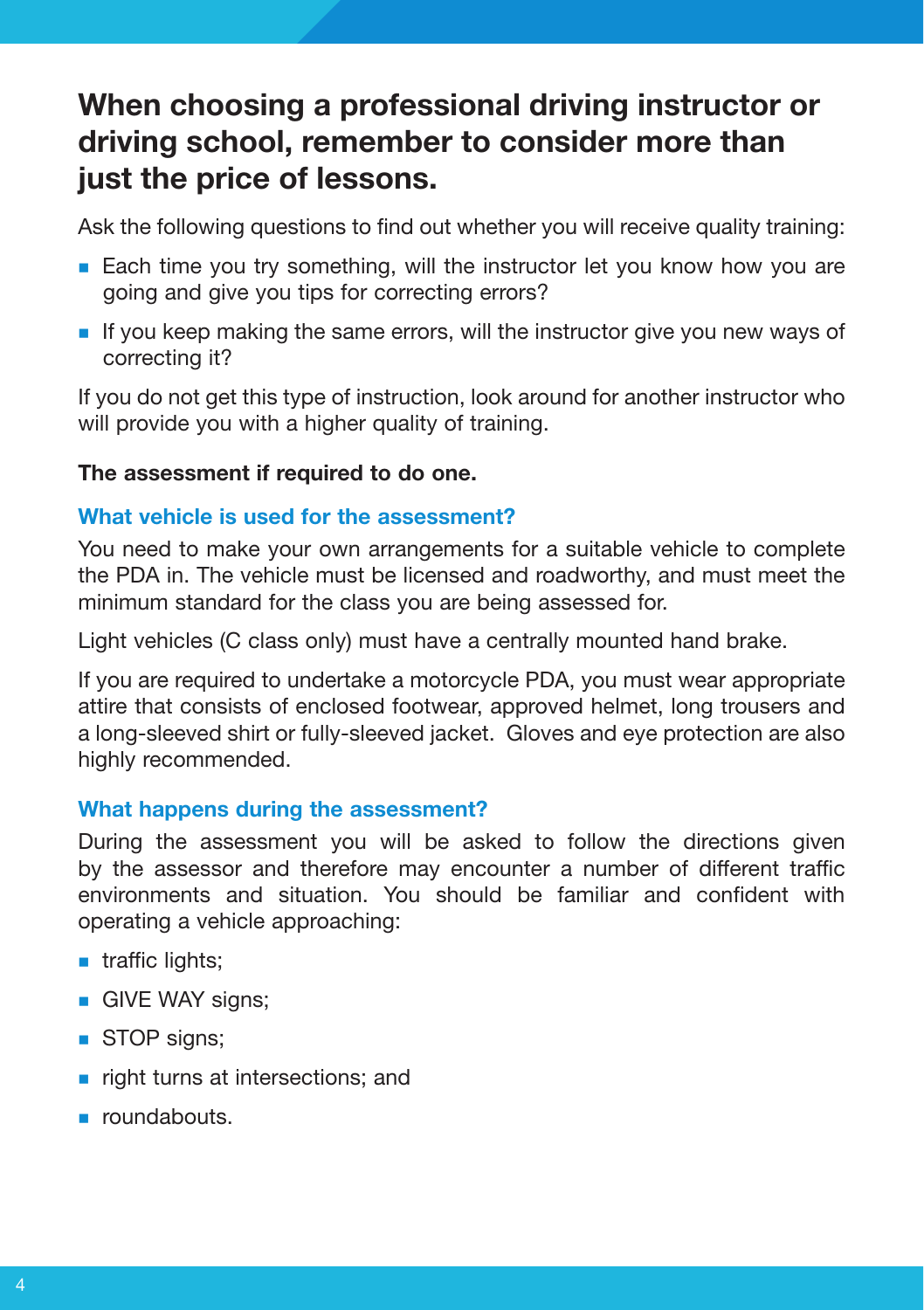You may not experience every one of these features during the assessment however, it is important that you understand the road rules that apply in each of these situations and act accordingly.

#### How does the Assessor judge?

During the assessment, the assessor will look at the components of good driving skills and at how well you put the components together. The assessor makes these checks while you are doing every day driving tasks as part of your assessment.

They will look at how well you:

- operate and quide the motor vehicle;
- $\blacksquare$  put the road rules into practice;
- $\blacksquare$  fit in with other traffic; and
- see and respond to hazards.

Scoring of the assessment is based on a matrix of 'fair' and 'poor' points, depending on the circumstances in which an error occurs, and takes into consideration, among other items:

- Steering (maintaining an accurate course)
- Gears (appropriate gear for speed)
- <sup>n</sup> Observation (being aware of and acting appropriately to signs, markings and potential hazards)
- Turns (not cutting corners or over kerbs)
- Lane driving (signals, observation on lane changes)
- n Intersections (approaches, stopping, giving way, traffic lights)
- Right of way (not hindering or interfering with traffic)
- Signals (appropriate and correct signal used)
- Railway crossings (checking, stopping correctly)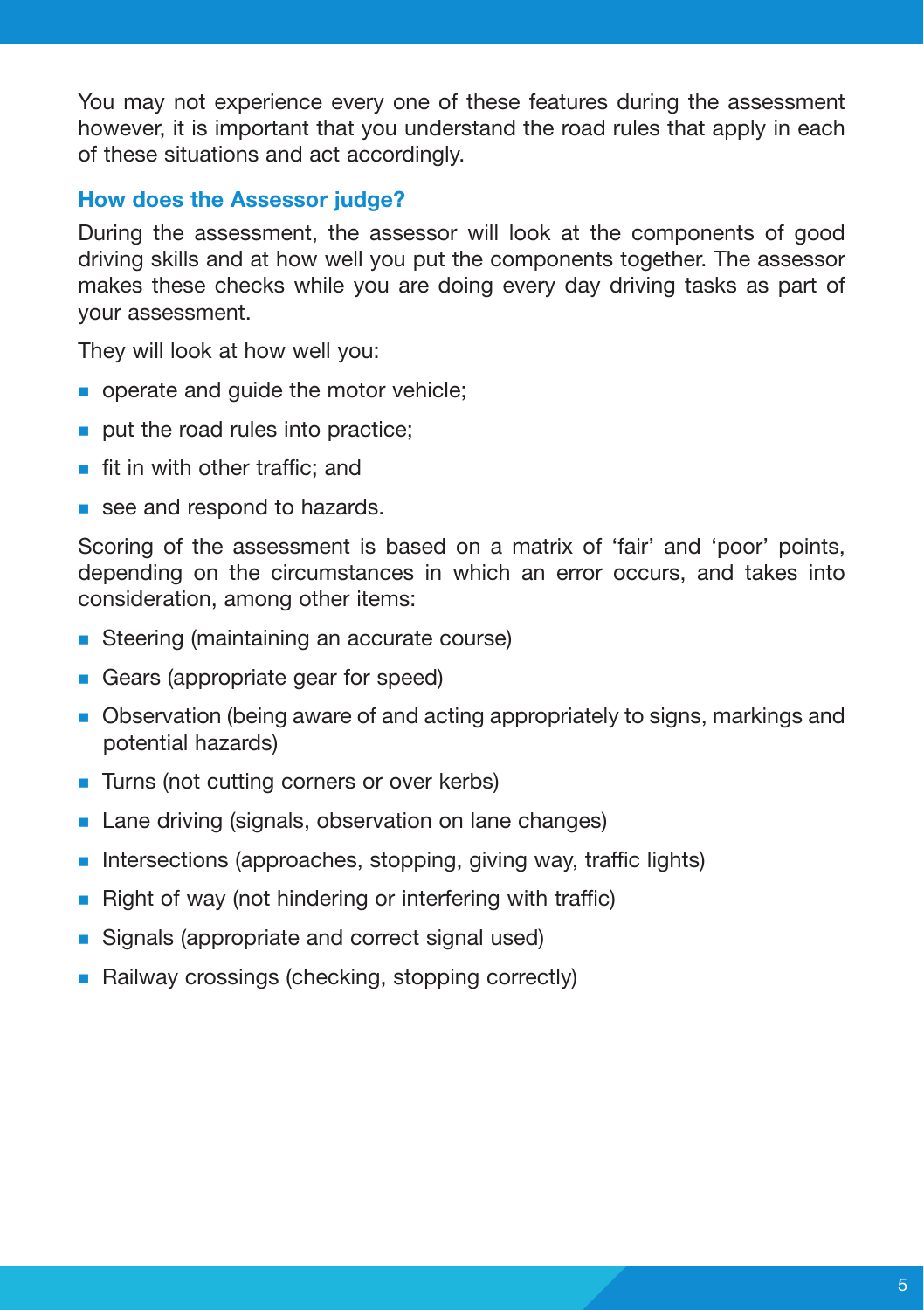#### What will the Assessor look for?

As you would expect, there are some serious faults that can cause you to fail. They include all of the offences for which you can incur fines and/or demerit points, together with things that clearly indicate you may not be competent to drive unaccompanied.

#### You will automatically fail the PDA if any of the following things occur:

- <sup>n</sup> your assessor has to intervene or give you assistance to avoid a potentially dangerous situation;
- vou disobey a regulatory sign;
- vou speed;
- <sup>n</sup> you disobey any traffic regulation that immediately or potentially threatens safety;
- $\blacksquare$  you drive without wearing your seat belt;
- <sup>n</sup> you fail to respond to a crisis or potential crisis that would normally be anticipated by an experienced driver;
- vou cause a crisis or potential crisis;
- vou refuse to attempt any part of the assessment; or
- vou refuse to follow a reasonable direction given by the assessor.

#### The assessor will not proceed with an assessment or stop an assessment if:

- $\blacksquare$  in the judgment of the assessor, you are not mentally or physically fit for the assessment;
- $\blacksquare$  your vehicle is not roadworthy;
- <sup>n</sup> your vehicle is not appropriate for the class or type of licence assessment;
- n the vehicle does not have a centrally positioned handbrake, or dual controls;
- vour vehicle breaks down during the assessment:
- vou offer a bribe or inducement; or
- n in the judgment of the assessor, something that would not normally be present during a test adversely affects the authenticity, fairness, reliability or validity of the assessment.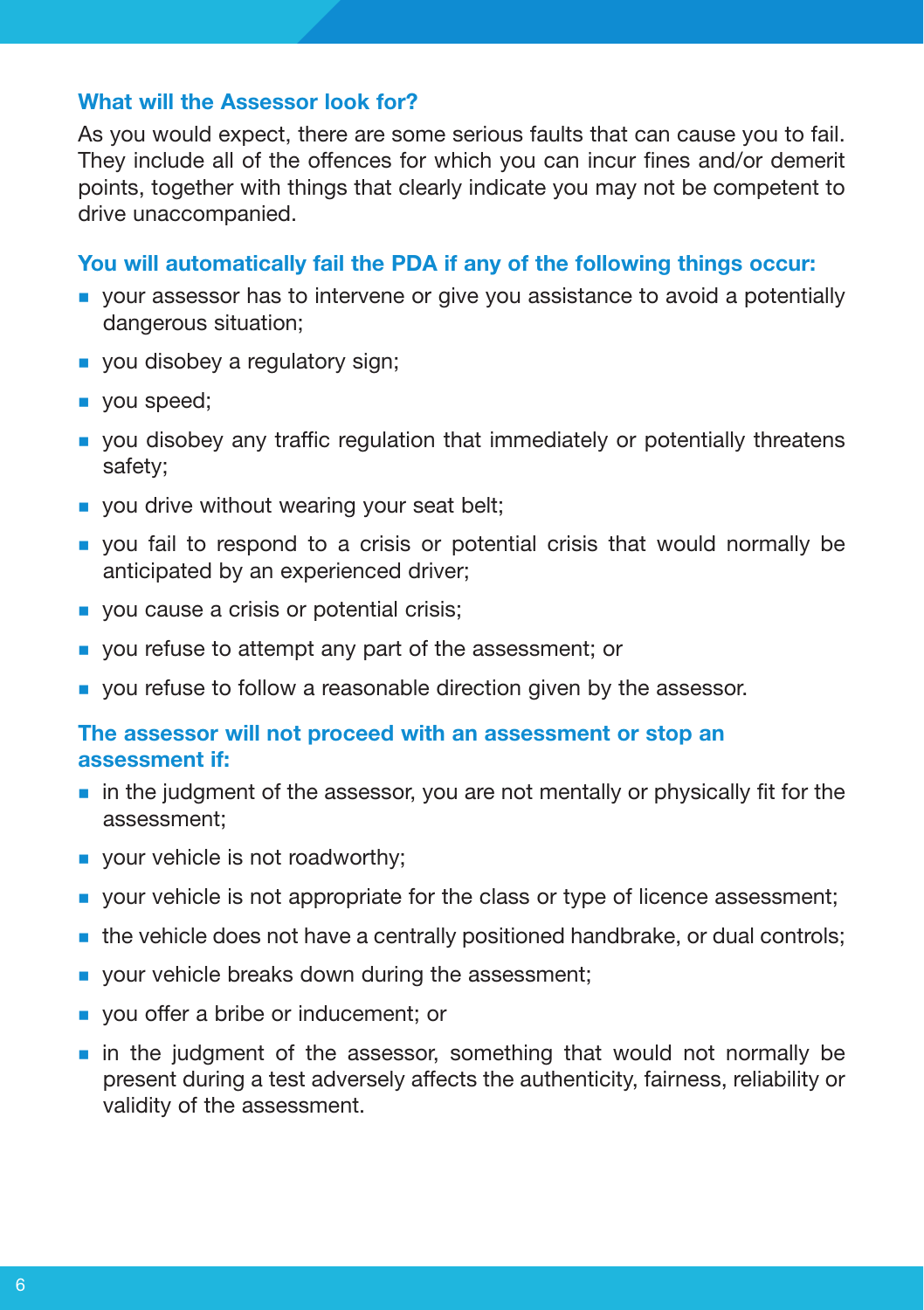#### How long does it take?

The driving part of the assessment for a car (C class) will take around 20 minutes. Assessments for other classes will take longer, approximately 35 minutes.

When you return to the assessment site your assessor will give you feedback on how you went.

#### What happens at the end of the assessment?

When you arrive back at the assessment site the assessor will tally up your score to see if you have passed the assessment.

#### *If you PASS*

The assessor will note that you have passed the assessment on the form and give you a copy. The assessor will also tell you any areas of your driving where you did not meet the standard.

#### *If you don't PASS*

The assessor will note that you have not passed the assessment on the form and give you a copy. The assessor will explain to you which areas of your driving did not meet the standard. The assessment form will clearly show you and your supervisor where your performance needs to improve.

The assessor will also give you some specific information on how you can improve your driving before you take the assessment again.

More information, including steps on booking and taking a practical driving assessment can be found at [www.transport.wa.gov.au/dvs](http://www.transport.wa.gov.au/dvs)